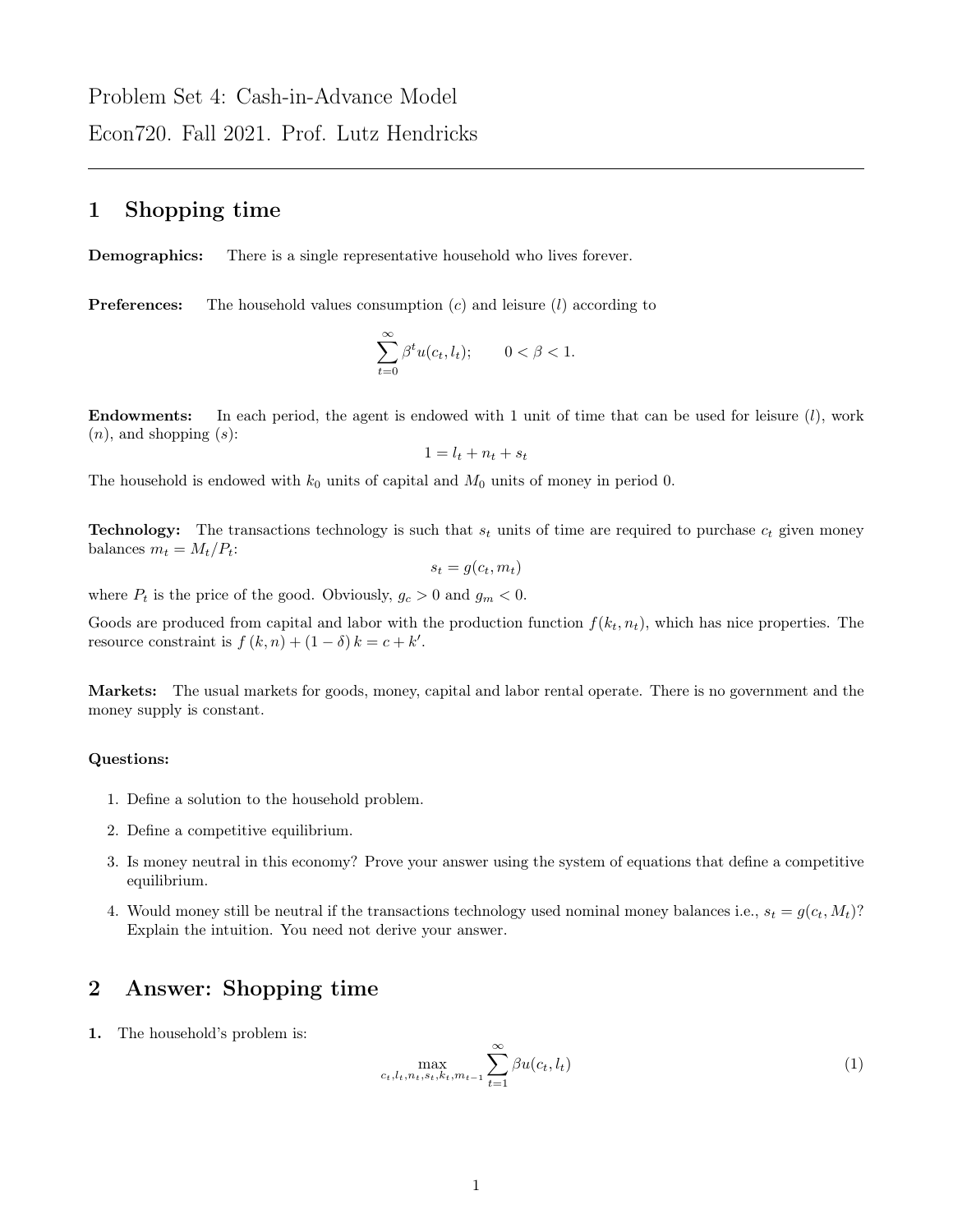subject to:

$$
s_t = g(c_t, m_t) \tag{2}
$$

$$
l_t = 1 - s_t - n_t \tag{3}
$$

 $c_t + m_{t+1} (1 + \pi_{t+1}) + k_{t+1} = w_t n_t + (1 + r_t) k_t + m_t$  (4)

where  $1 + \pi_{t+1} = P_{t+1}/P_t$ .

After using the first two constraints to substitute  $l_t$  and  $s_t$  out of the problem we can write the household's problem as:

$$
V(k,m) = \max_{c,n,k',m'} u(c,1-n-g(c,m)) + \beta V(k',m')
$$
  
+  $\lambda (wn + (1+r)k + m - c - m' (1 + \pi') - k')$  (5)

FOCs

$$
u_c - u_l g_c = \lambda
$$
  
\n
$$
u_l = w \lambda
$$
  
\n
$$
\beta V_k(.)' = \lambda
$$
  
\n
$$
\beta V_m(.) = \lambda (1 + \pi')
$$

Envelope:

$$
V_k = \lambda (1+r)
$$
  

$$
V_m = -u_l g_m + \lambda
$$

Define the "total marginal utility from consumption" as

$$
v(c, l, m) = u_c(c, l) - g_c(c, m) \ u_l(c, l) = \lambda
$$

Taking the first order conditions, using the envelope theorem to substitute out  $V_k(k', m')$  and  $V_m(k', m')$ , and manipulating gives:

$$
v(c, l, m) = -ul(c, l)/w
$$
\n
$$
(6)
$$

which defines the intratemporal trade-off between consumption and work. The Euler equation is

$$
v(c, l, m) = \beta(1 + r') v(c', l', m')
$$
\n(7)

The allocation of assets is governed by

$$
\frac{V_k(\cdot')}{V_m(\cdot')} = \frac{1}{1+\pi'} = \frac{\lambda' (1+r')}{\lambda' - u_l(\cdot') g_m(\cdot')}
$$
  

$$
1 - \frac{u_l g_m}{v} = (1+r) (1+\pi)
$$
  

$$
(1+r) (1+\pi) - 1 = -\frac{u_l g_m}{v} > 0
$$

A solution to the household problem in sequence form:  $\{c_t, m_t, l_t, n_t, s_t, k_t\}$  that satisfy:

- Euler equation and 2 static first-order conditions.
- $s = g(c, m)$ .
- Budget constraints.
- Time constraint.
- Transversality.  $k_0, m_0$  given.